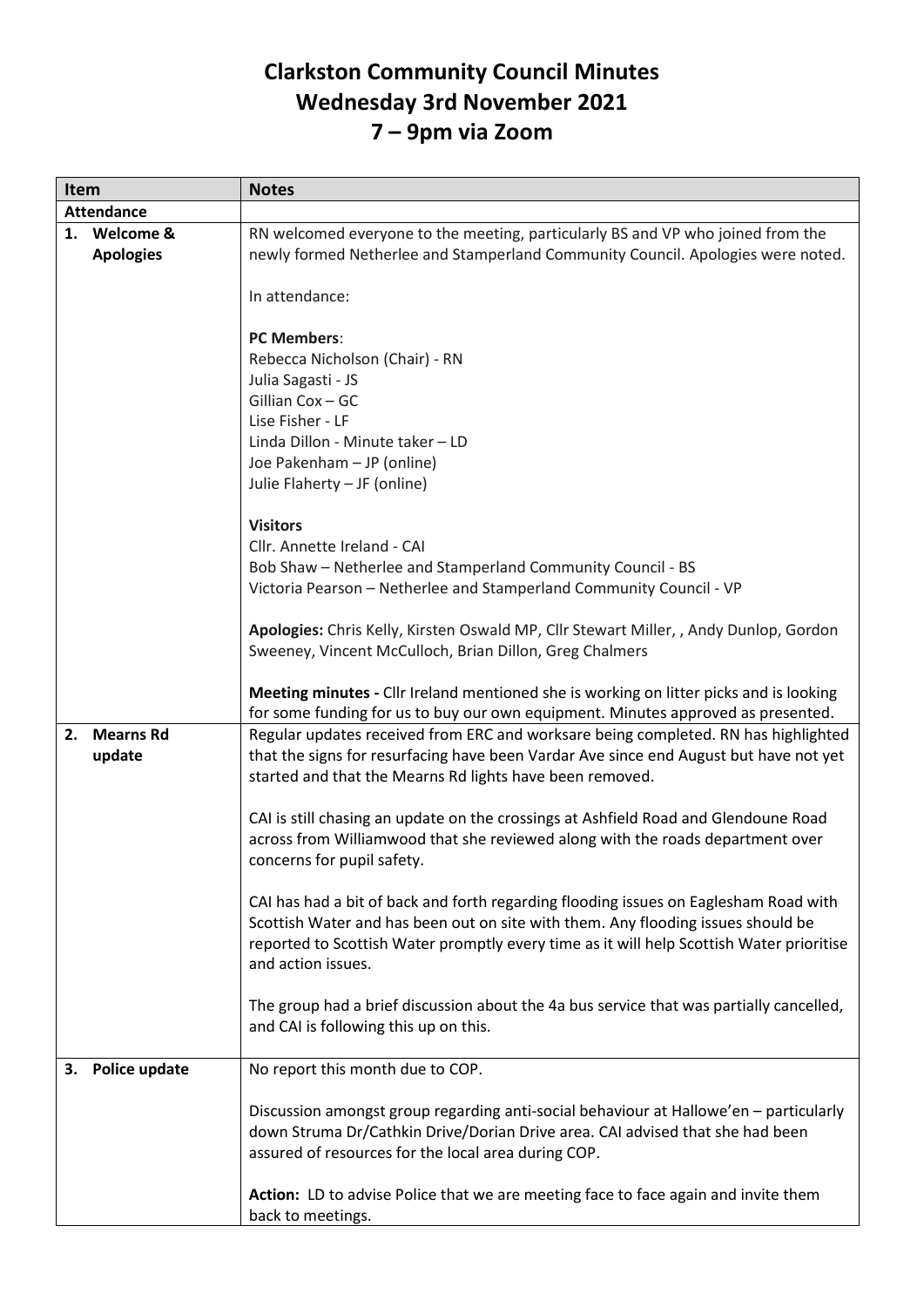| 4. | <b>Speeding</b>                         | Brief discussion to acknowledge the data that was sent into the CCC mailbox regarding                                                                                                                                                                                                                                                                                                                                                                                                                                                                                                                                                                                                                              |
|----|-----------------------------------------|--------------------------------------------------------------------------------------------------------------------------------------------------------------------------------------------------------------------------------------------------------------------------------------------------------------------------------------------------------------------------------------------------------------------------------------------------------------------------------------------------------------------------------------------------------------------------------------------------------------------------------------------------------------------------------------------------------------------|
|    | discussion                              | speeding on the roads around Clarkston (as per discussion at October meeting).                                                                                                                                                                                                                                                                                                                                                                                                                                                                                                                                                                                                                                     |
|    |                                         | GC advised that she would be interested to see the speed data on Dorian Drive as                                                                                                                                                                                                                                                                                                                                                                                                                                                                                                                                                                                                                                   |
|    |                                         | drivers often speed up and down the road - additionally, they have removed the                                                                                                                                                                                                                                                                                                                                                                                                                                                                                                                                                                                                                                     |
|    |                                         | 20mph speed limit from the road which has made the situation even worse.                                                                                                                                                                                                                                                                                                                                                                                                                                                                                                                                                                                                                                           |
|    |                                         | The group would like to use the data to pursue traffic calming measure at speeding<br>hotspots.                                                                                                                                                                                                                                                                                                                                                                                                                                                                                                                                                                                                                    |
|    |                                         | CAI added that the regulations re: parking on the pavement that were passed in 2019<br>are going to be implemented and enforced in 2023.                                                                                                                                                                                                                                                                                                                                                                                                                                                                                                                                                                           |
|    |                                         | Action: LD to send the data around the group and provide a brief summary of<br>analysis. Request data for any and all roads in CCC area from Jane Corrie at the Roads<br>Dept.                                                                                                                                                                                                                                                                                                                                                                                                                                                                                                                                     |
|    | 5. Parklets<br><b>Consultation</b>      | RN advised she is still chasing for an update on the parklets consultation.                                                                                                                                                                                                                                                                                                                                                                                                                                                                                                                                                                                                                                        |
|    |                                         | Action: RN will follow up the consultants and report back and also to check on costs<br>for the parklets                                                                                                                                                                                                                                                                                                                                                                                                                                                                                                                                                                                                           |
| 6. | <b>Gas Explosion</b><br><b>Memorial</b> | GC and RN attended the service and noted that they spoke to families and bereaved in<br>attendance and the general feeling was that the memorial tree wasn't enough and<br>more needed to be done in remembrance. GC advised those she spoke with to discuss<br>this further with other survivors and that they should then take their concerns and<br>ideas to Rachel Forbes at East Ren Council.                                                                                                                                                                                                                                                                                                                 |
|    |                                         | RN met the CEO of Centrica who also attended the service and met Council Heads.<br>There was suggestion that Centrica would look to fund a further memorial, if this was<br>wished by the relatives of those involved. It was also noted that a list of those killed in<br>the disaster is on a plaque within Clarkston Halls.<br>GC proposed that a bench on the hill behind the library would be a nicer prospect as<br>you could look out across the town as opposed to standing in the car park.                                                                                                                                                                                                               |
|    |                                         | Action: CAI advised she would follow up on this with colleagues at the Council.                                                                                                                                                                                                                                                                                                                                                                                                                                                                                                                                                                                                                                    |
|    | 7. Update from the<br><b>BID</b>        | No update this month as Andy Dunlop is working at COP.                                                                                                                                                                                                                                                                                                                                                                                                                                                                                                                                                                                                                                                             |
|    | 8. Park Funding<br>application          | Update on the funding application for the park at Seres Road.                                                                                                                                                                                                                                                                                                                                                                                                                                                                                                                                                                                                                                                      |
|    |                                         | GC visited the site with the ERC representative (DMcK) today (03/11/2021)<br>DMcK advised that the fund is oversubscribed this year but that we have a<br>reasonable chance of success<br>DMcK provides a report on all applications for the panel who make the final<br>decision<br>There are other funds we can apply for, such as a Voluntary Action fund and<br><b>Community Benefits fund</b><br>Discussion took place about potential cost increases given that the cost and<br>availability of materials has gone up.<br>Action(s):<br>GC: Contact the VAF and Community Benefits fund to sound them out about potential<br>funding applications, contact Wicksteed to check in on potential cost increases |
|    |                                         | LD: Complete National Lottery funding application - we've got until the $1st of$ December<br>to get this application in.                                                                                                                                                                                                                                                                                                                                                                                                                                                                                                                                                                                           |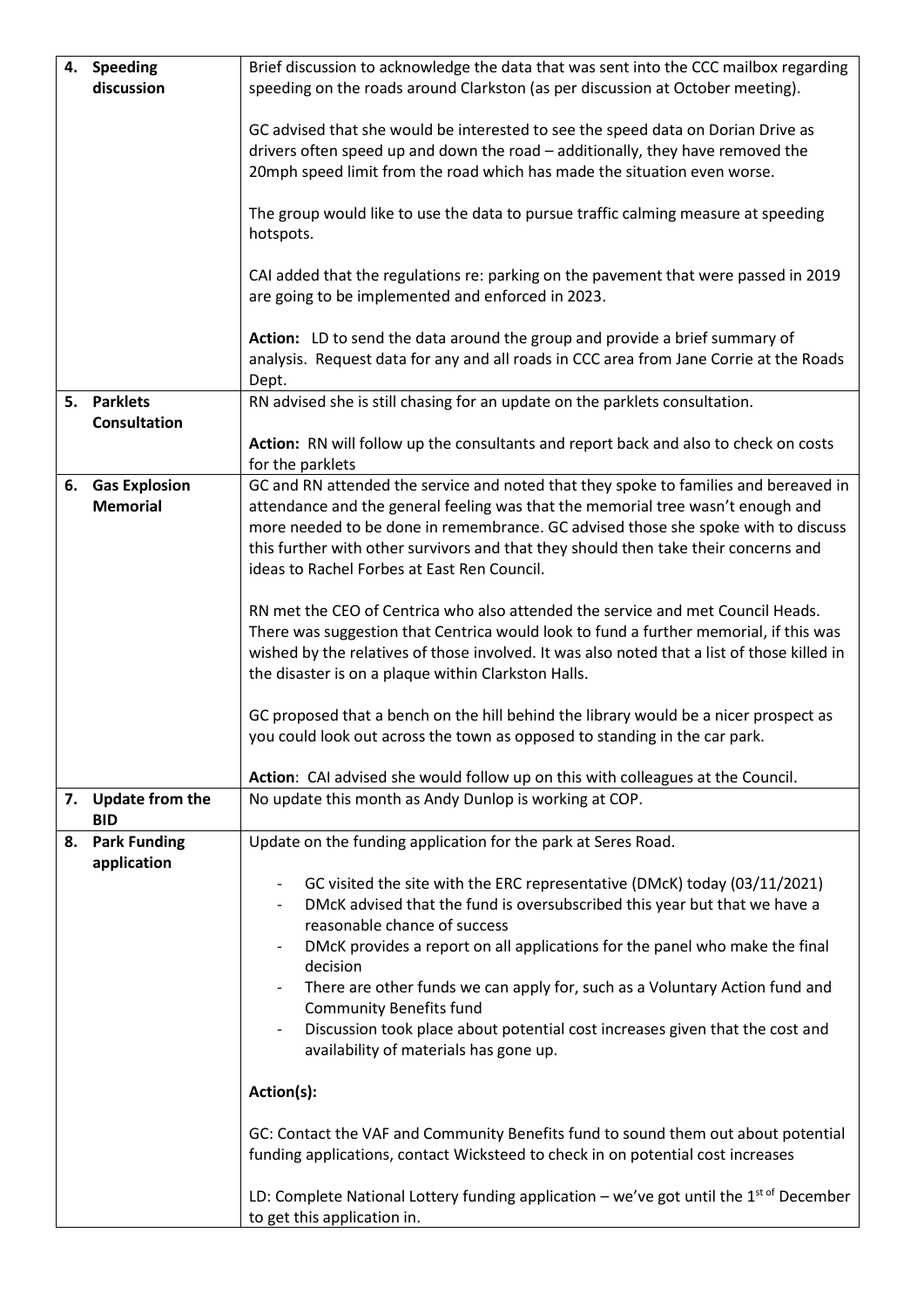| 9. COP26 Eco           | JF updated on the potential workshop she has arranged with Home Energy Scotland -                |
|------------------------|--------------------------------------------------------------------------------------------------|
| <b>Initiatives</b>     | there are 4 workshops available, and a minimum of 12 people required at each                     |
|                        | workshop. The group agreed that the workshops were a good idea. JF struggling to get             |
|                        | a venue and ideas were discussed.                                                                |
|                        |                                                                                                  |
|                        |                                                                                                  |
|                        | CAI mentioned the ERC Tree Planting Initiative that she forwarded to us and said the             |
|                        | response to the initial planting at Netherlee had been good. She advised that more               |
|                        | dates will be put in over the forthcoming months and we will get an email to advise.             |
|                        |                                                                                                  |
|                        | The group agree to keep COP26 on the agenda and pursue other initiatives as a COP26              |
|                        | legacy. CAI advised that there are various levels of funding available for Climate               |
|                        | Change projects and she will send us details of funds available through 'Climate                 |
|                        | Change Local Partnerships'.                                                                      |
|                        |                                                                                                  |
|                        |                                                                                                  |
|                        | Action(s):                                                                                       |
|                        |                                                                                                  |
|                        | JF to continue with the Home Energy workshops and try to secure a venue - JS will                |
|                        | forward details of the Clarkston Bowling Club contact                                            |
|                        |                                                                                                  |
|                        | CAI will forward details of funding opportunities for climate initiatives                        |
| 10. Social Work        | RN advised that she had been approached by ERC again re: taking over the Social                  |
| <b>Building</b>        | Work building - RN wanted to gather views on this from the Community Council                     |
|                        | members. RN advised that she had had a discussion with Iain Mulholland and he                    |
|                        | reaffirmed his interest in using the building in some sort of capacity as a hub for the          |
|                        |                                                                                                  |
|                        | young people of Clarkston and the wider local area.                                              |
|                        |                                                                                                  |
|                        | RN advised that there is currently a refugee organisation using the building until the           |
|                        | 23rd Dec and confirmed that the lease states that there is no subletting allowed, which          |
|                        | makes the idea of creating a hub by letting out sections of the building to different            |
|                        | organisations more difficult. The rent on the building would be very low, however,               |
|                        | bills, staffing and maintenance would all require to be paid.                                    |
|                        |                                                                                                  |
|                        | BS advised that he has previously run a similar organisation by using a model of setting         |
|                        | up an umbrella community charity group encompassing all the different groups who                 |
|                        | would use it for a variety of commercial entities.                                               |
|                        |                                                                                                  |
|                        | Action(s):                                                                                       |
|                        |                                                                                                  |
|                        | BS will write up high level details of how the model worked and send to RN for further           |
|                        |                                                                                                  |
|                        | exploration.                                                                                     |
|                        |                                                                                                  |
|                        | CAI will follow details of an organisation she knows that assists with the set up of             |
|                        | community hubs.                                                                                  |
|                        |                                                                                                  |
|                        | RN will continue to speak to lain Mulholland and contacts at ERC in regard to potential          |
|                        | uses for the building.                                                                           |
| 11. Clarkston          | CCC will have a stand at the Clarkston Christmas Event on Sat 20 <sup>th</sup> November with the |
| <b>Christmas Event</b> | aim of engaging with the community. Actions to be completed:                                     |
|                        |                                                                                                  |
|                        | Pop up stand design to be revised                                                                |
|                        | Netherlee and Stamperland CC members joining us                                                  |
|                        | £100 spend on raffle hamper authorised                                                           |
|                        | Suggestions of QR code to link to website - JP advised he could generate a QR code to            |
|                        | be laminated on A4 sheets.                                                                       |
|                        |                                                                                                  |
|                        |                                                                                                  |
|                        |                                                                                                  |

I